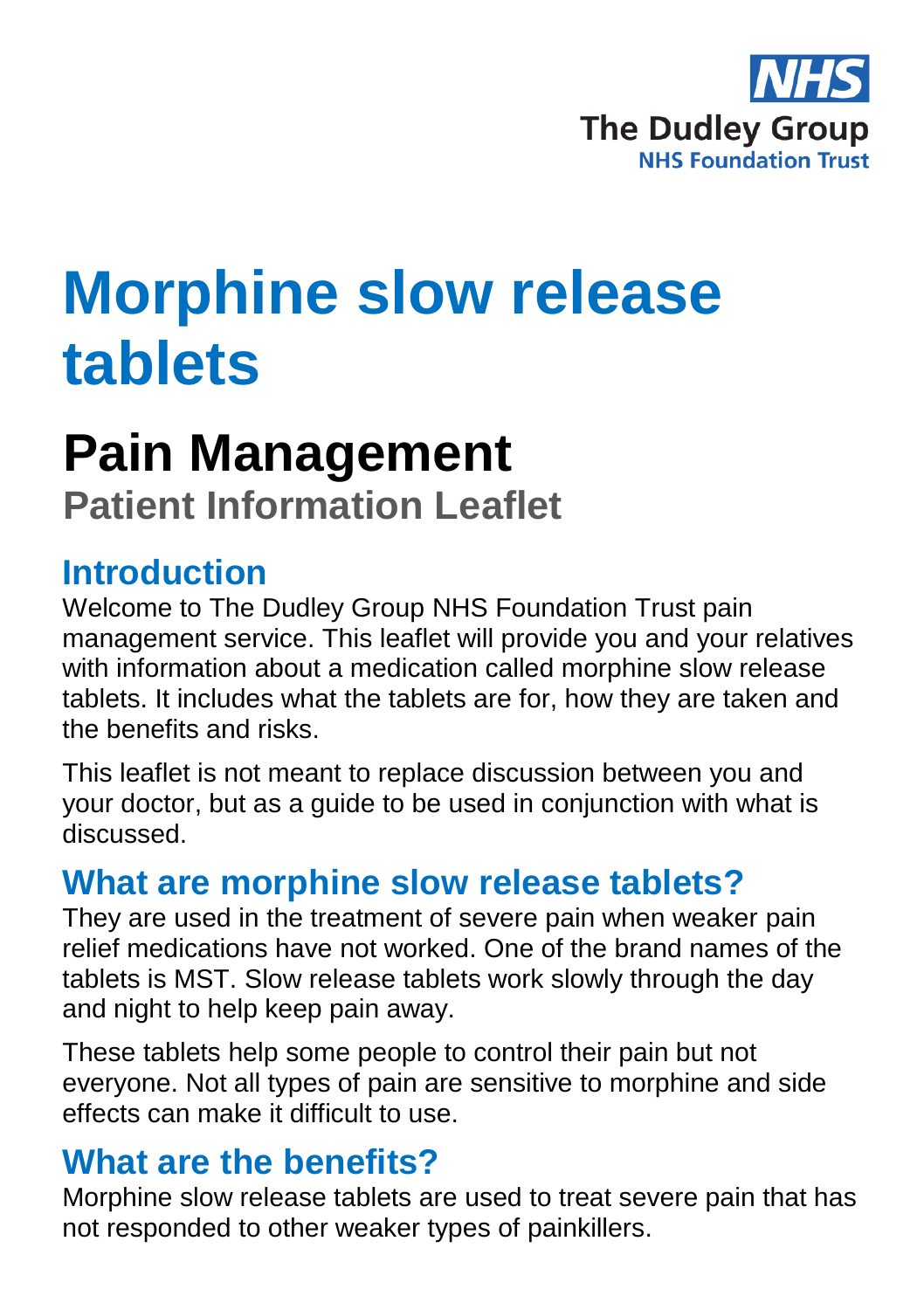#### **What are the risks?**

Morphine slow release tablets can cause side effects. The most common side effect is nausea (feeling sick) which usually improves as you get used to the medication. You can have anti-sickness tablets to relieve this, if needed. Some people get constipation, sleepiness and itching.

Rare problems are described in the leaflet that comes with your tablets.

**Important: do not drive or operate heavy machinery if you feel drowsy.**

The medication can also cause long term side effects that you need to discuss with your GP or the doctor who started you on this medication.

Recent evidence suggests that high doses of morphine are not suitable for long term pain conditions. Therefore, if this medication is not helping you, we may advise you to reduce your dose and then stop them altogether.

#### **How do I take them?**

For the best effect, you have to take the tablets every day, not only when the pain is bad. The usual dose is to take one tablet twice a day (every 12 hours). The medication will be released slowly over 12 hours.

Your GP or pain consultant may also recommend that you take paracetamol, if you can take it. Studies have shown that a dose of two paracetamol tablets, up to four times a day, can help the pain-relieving effect of the morphine considerably (do not exceed the recommended dose).

When you need more tablets, you will need to get these from your GP.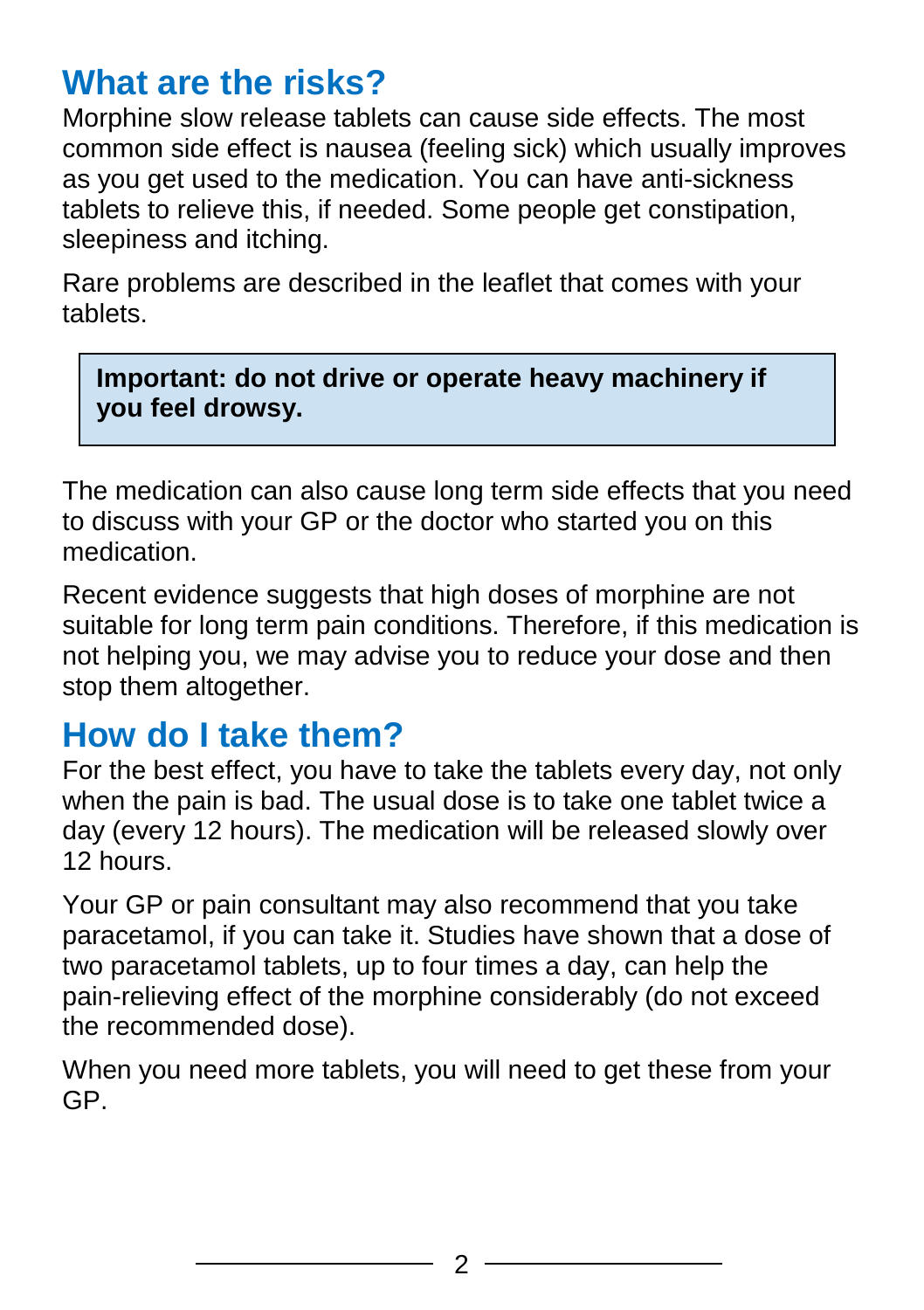#### **Dose**

Your dose will be calculated, and may need to be changed gradually over time by your GP. **Never take more than your prescribed dose.** Do not increase the dose or stop your medication suddenly without consulting your GP or the pain management team.

You may also be given a medicine called Oramorph (liquid morphine) that you can take if you experience any pain between the doses of morphine slow release tablets. This is known as breakthrough pain. The dose of Oramorph is 5mg to 10mg (one or two teaspoons). You can take this every two to four hours, if you need it.

Please keep a record of your pain, especially if you need to take Oramorph as well. This will help us, or your GP, to find the right dose of morphine slow release tablets for you, so it is important that you know how much Oramorph and how many times a day you need to take it.

# **What if I have problems?**

You can contact the clinical nurse specialists in the pain management team (9am to 5pm, Monday to Friday) by:

- Calling **01384 244735** and leaving a message on the answerphone or
- Ringing the switchboard number 01384 456111 and asking them to bleep the number 5064

Out of these hours, you will need to contact your GP or NHS 111.

## **Can I find out more?**

The following website has more information about managing pain:

#### **British Pain Society**

[https://www.britishpainsociety.org/british-pain-society](https://www.britishpainsociety.org/british-pain-society-publications/patient-publications/)[publications/patient-publications/](https://www.britishpainsociety.org/british-pain-society-publications/patient-publications/)

The following website has information about medications and driving:

[www.gov.uk/drug-driving-law](file://///dgohbrkfile/Foundation_Team$/Patient%20Information/Patient%20Information%20Leaflets/Patient%20Information%20Under%20Review/Leaflets%20with%20changes%20in%20progress/Pain%20management%20review_files/www.gov.uk/drug-driving-law)